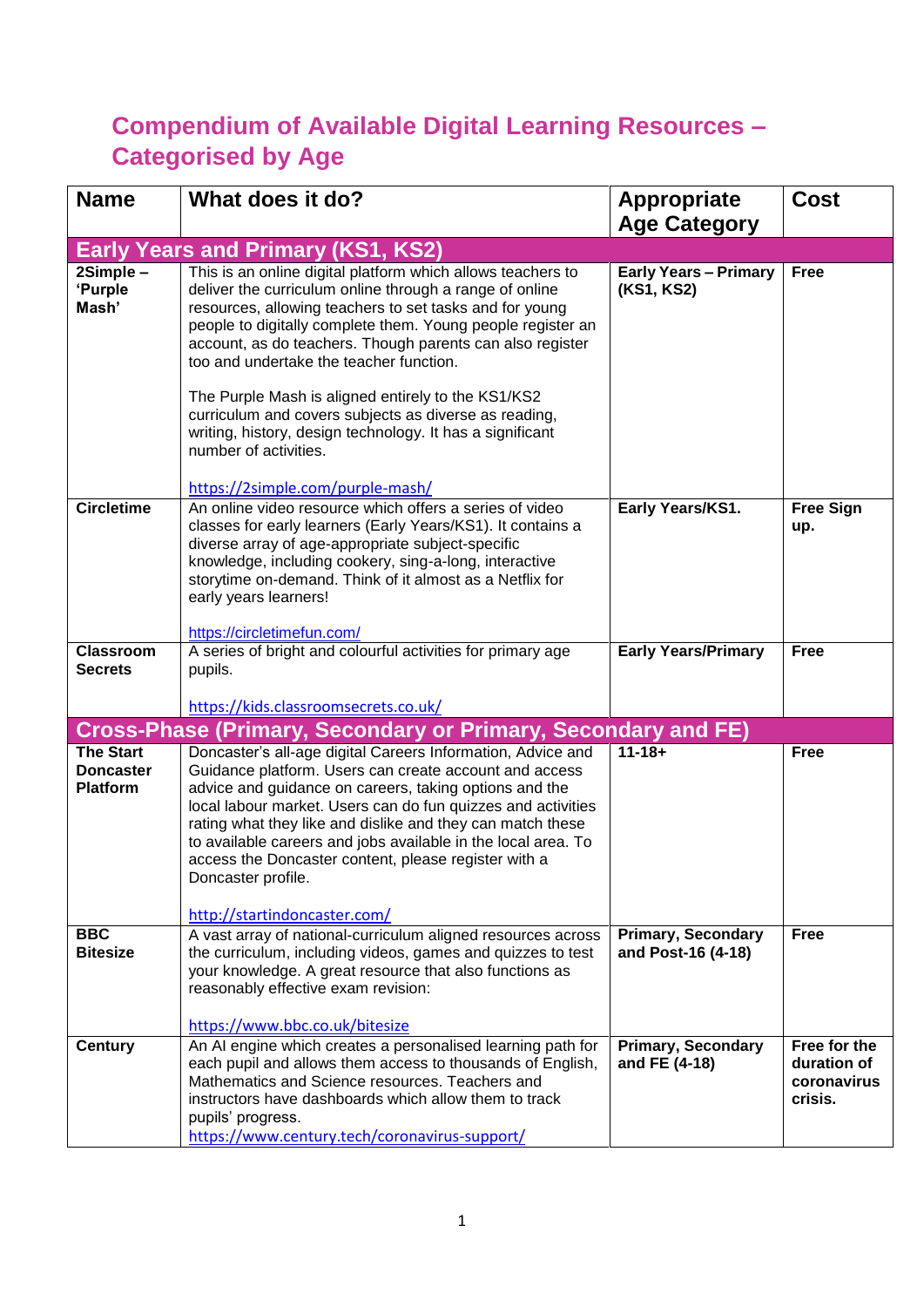| <b>Breakout</b><br><b>EDU</b> | US-Based but a series of digital games for learners, not<br>aligned to the national curriculum. However, fun and                                                                                 | Primary &<br><b>Secondary</b>                                        | Free for the<br>duration of                       |
|-------------------------------|--------------------------------------------------------------------------------------------------------------------------------------------------------------------------------------------------|----------------------------------------------------------------------|---------------------------------------------------|
|                               | educational.                                                                                                                                                                                     |                                                                      | coronavirus<br>crisis.                            |
|                               | https://www.breakoutedu.com/funathome                                                                                                                                                            |                                                                      |                                                   |
| Good2Learn                    | A series of national curriculum-aligned online English and<br>Mathematics lessons, available online and compatible with<br>tablets and computers. Provides feedback for parents and<br>learners. | <b>Primary and Early</b><br>Secondary - KS2 and<br>early KS3 (7-13). | 2 week free<br>trial, cancel<br>without<br>charge |
|                               | https://www.good2learn.com/good2learn/subscribe                                                                                                                                                  |                                                                      |                                                   |
|                               | <b>Secondary and Post-16</b>                                                                                                                                                                     |                                                                      |                                                   |
| <b>Alchemie</b>               | An online app that can be downloaded from the Appstore.                                                                                                                                          | 16-18 (A Level                                                       | Free for the                                      |
|                               | This is a US-app that allows students to undertake virtual                                                                                                                                       | Chemistry)                                                           | duration of                                       |
|                               | chemistry experiments. Teachers can set assignments and                                                                                                                                          |                                                                      | coronavirus                                       |
|                               | pupils can undertake them.                                                                                                                                                                       |                                                                      | crisis                                            |
|                               | https://www.alchem.ie/company                                                                                                                                                                    |                                                                      |                                                   |
| <b>Checkmath</b>              | An apple or iPhone app that allows users to check their                                                                                                                                          | <b>KS3/KS4.</b>                                                      | Free on the                                       |
|                               | solution to mathematics problems, with explanations to                                                                                                                                           |                                                                      | <b>Apple</b>                                      |
|                               | support.                                                                                                                                                                                         |                                                                      | Appstore.                                         |
| <b>FutureLearn</b>            | Online courses focussed on a range of subjects, offered                                                                                                                                          | Secondary - 16-18                                                    | $Free -$                                          |
|                               | from beginner to undergraduate level. Learn new skills in                                                                                                                                        | Recommended.                                                         | Though you                                        |
|                               | new courses, particularly good for preparing for going to<br>University or learning a language/a new area of study -                                                                             |                                                                      | have to pay<br>to access                          |
|                               | covering everything from business and management to                                                                                                                                              |                                                                      | certificates.                                     |
|                               | science, to archaeology.                                                                                                                                                                         |                                                                      |                                                   |
|                               |                                                                                                                                                                                                  |                                                                      |                                                   |
|                               | https://www.futurelearn.com/                                                                                                                                                                     |                                                                      |                                                   |
| <b>IDEA</b>                   | Mini-courses in digital, enterprise and computing skills                                                                                                                                         | <b>Secondary</b>                                                     | <b>Free</b>                                       |
|                               | (including blockchain, social media and computer games<br>design). Young people register accounts and complete                                                                                   |                                                                      |                                                   |
|                               | short courses in areas of their choice, receiving certificates                                                                                                                                   |                                                                      |                                                   |
|                               | for completion and a record of achievement which can be                                                                                                                                          |                                                                      |                                                   |
|                               | used to develop their CV.                                                                                                                                                                        |                                                                      |                                                   |
|                               |                                                                                                                                                                                                  |                                                                      |                                                   |
| <b>Khan</b>                   | https://idea.org.uk/about                                                                                                                                                                        | <b>Secondary</b>                                                     | <b>Free</b>                                       |
| Academy                       | Khan Academy offers practice exercises, instructional<br>videos and a personalised learning dashboard across a                                                                                   |                                                                      |                                                   |
|                               | range of subjects based on a range of 'missions'. This                                                                                                                                           |                                                                      |                                                   |
|                               | covers subjects as diverse as history, economics and                                                                                                                                             |                                                                      |                                                   |
|                               | science.                                                                                                                                                                                         |                                                                      |                                                   |
|                               | https://www.khanacademy.org/about                                                                                                                                                                |                                                                      |                                                   |
| Globalbridge                  | Globalbridge have developed a FREE Skills/Careers/PSHE                                                                                                                                           | <b>Secondary</b>                                                     | <b>Free</b>                                       |
|                               | resource pack for young people with a full days worth of                                                                                                                                         |                                                                      |                                                   |
|                               | content. This includes packs on self-reflection, work-                                                                                                                                           |                                                                      |                                                   |
|                               | readiness and CV building.                                                                                                                                                                       |                                                                      |                                                   |
|                               | To access, email: hello@myglobalbridge.com                                                                                                                                                       |                                                                      |                                                   |
|                               | <b>History &amp; Archaeology Resources for Learners</b>                                                                                                                                          |                                                                      |                                                   |
| <b>History</b>                | Home educating history? This site contains a range of basic                                                                                                                                      | <b>Secondary</b>                                                     | <b>Free</b>                                       |
| Learning                      | resources that provide an introduction to core historical                                                                                                                                        |                                                                      |                                                   |
| <b>Site</b>                   | topics.                                                                                                                                                                                          |                                                                      |                                                   |
|                               | https://www.historylearningsite.co.uk/                                                                                                                                                           |                                                                      |                                                   |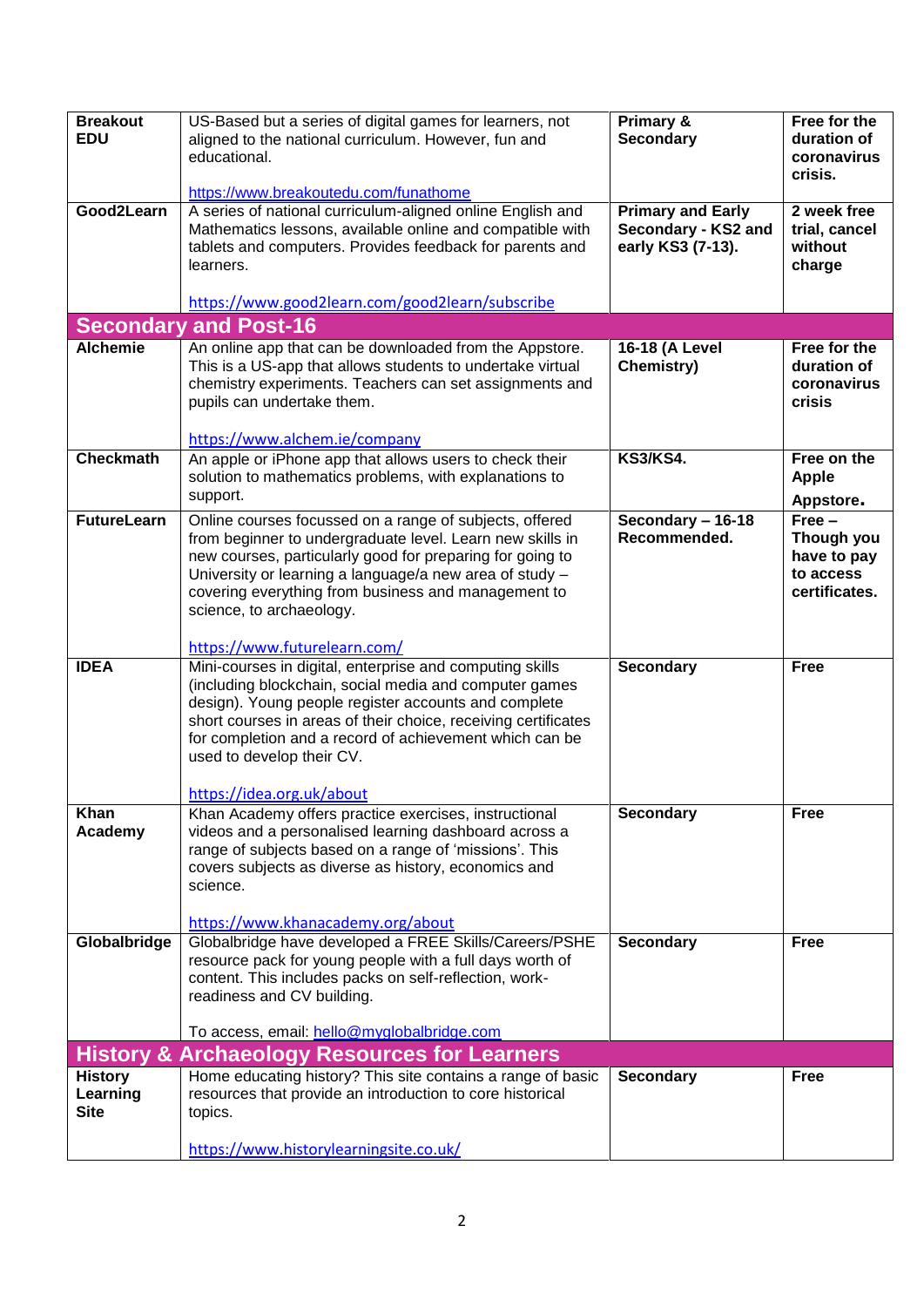| <b>Portable</b><br><b>Antiquities</b><br><b>Database</b> | Discover all of the archaeological finds in your local area!<br>Search with pictures to teach yourself to identify finds and if<br>you own a metal detector, go out and search your finds<br>against the database to identify your artefacts.<br>https://finds.org.uk/database/images                                                                                                                                                                                                                                                                                                                                                                                                                | Secondary/Post-16         | <b>Free</b>                                                                |
|----------------------------------------------------------|------------------------------------------------------------------------------------------------------------------------------------------------------------------------------------------------------------------------------------------------------------------------------------------------------------------------------------------------------------------------------------------------------------------------------------------------------------------------------------------------------------------------------------------------------------------------------------------------------------------------------------------------------------------------------------------------------|---------------------------|----------------------------------------------------------------------------|
| <b>The</b><br>Literature<br><b>Network</b>               | Not just history! This has every public domain classic from<br>Shakespeare to Joyce, uploaded online and available free<br>of charge – to read free of charge. Not the most intuitive to<br>navigate but a fantastic resource.<br>http://www.online-literature.com/                                                                                                                                                                                                                                                                                                                                                                                                                                  | Secondary/Post-16         | <b>Free</b>                                                                |
| <b>BBC History</b><br><b>Extra</b>                       | An easy-to-read online history magazine which is partially<br>free, covering subjects as diverse as pandemics, the<br>Ancient Romans and Hitler.<br>https://www.historyextra.com/                                                                                                                                                                                                                                                                                                                                                                                                                                                                                                                    | KS2/Secondary/Post-<br>16 | <b>Free</b>                                                                |
| <b>Television</b><br><b>Resources</b><br>for History     | Excellent, historically accurate TV resources currently<br>available are as follows:<br><b>BBC IPlayer:</b><br><b>Digging for Britain (Archaeology)</b><br>The Great War Interviews (History)<br>King Alfred and the Anglo-Saxons (History)<br>Thatcher - A Very British Revolution (Politics<br>and History)<br><b>Andrew Marr's History of Modern Britain</b><br>(History)<br>Architecture at the Crossroads (A ten-part<br>BBC4 series that covers the main styles of<br>British architecture through history - seminal).<br><b>Channel 4:</b><br><b>Starkey's Six Wives of Henry VIII</b><br><b>Britain's Most Historic Towns.</b><br>These can be accessed on any digitally-enabled television. | KS2/Secondary/Post-<br>16 | <b>Free/Widely</b><br><b>Available</b>                                     |
| <b>Teaching</b><br><b>Resources</b><br>for History       | For Teachers - Though could be applied to home<br><b>learners</b><br>This includes a huge array of history teaching resources,<br>covering the full range of national curriculum topics. 70+<br>simulations will be made free during the coronavirus crisis.                                                                                                                                                                                                                                                                                                                                                                                                                                         | <b>Secondary</b>          | Free for the<br>duration of<br>the<br>coronavirus<br>to teaching<br>staff. |
|                                                          | <b>For Teachers &amp; Schools</b>                                                                                                                                                                                                                                                                                                                                                                                                                                                                                                                                                                                                                                                                    |                           |                                                                            |
| <b>EdConnect</b>                                         | A video conferencing app to allow schools to run<br>classrooms virtually using pupils' mobiles                                                                                                                                                                                                                                                                                                                                                                                                                                                                                                                                                                                                       | Secondary                 | Free,<br>available as<br>an app                                            |
| <b>Emile</b>                                             | An app and online programme covering the UK national<br>curriculum in literacy, numeracy and phonics at KS1 and<br>KS2. Compatible on mobiles, tablets and computers.<br>Teachers are required to create accounts for their pupils:                                                                                                                                                                                                                                                                                                                                                                                                                                                                  | <b>KS1, KS2</b>           | <b>Free during</b><br>the<br>coronavirus<br>crisis.                        |
|                                                          | https://www.emile-education.com/schools-corona-virus/                                                                                                                                                                                                                                                                                                                                                                                                                                                                                                                                                                                                                                                |                           |                                                                            |
| EPIC!                                                    | Access to 35,000 books, learning videos and quizzes. US-<br>Based but available worldwide. Requires teachers to sign<br>up to access:                                                                                                                                                                                                                                                                                                                                                                                                                                                                                                                                                                | Primary                   | <b>Free until</b><br>the end of<br>June (30th).                            |